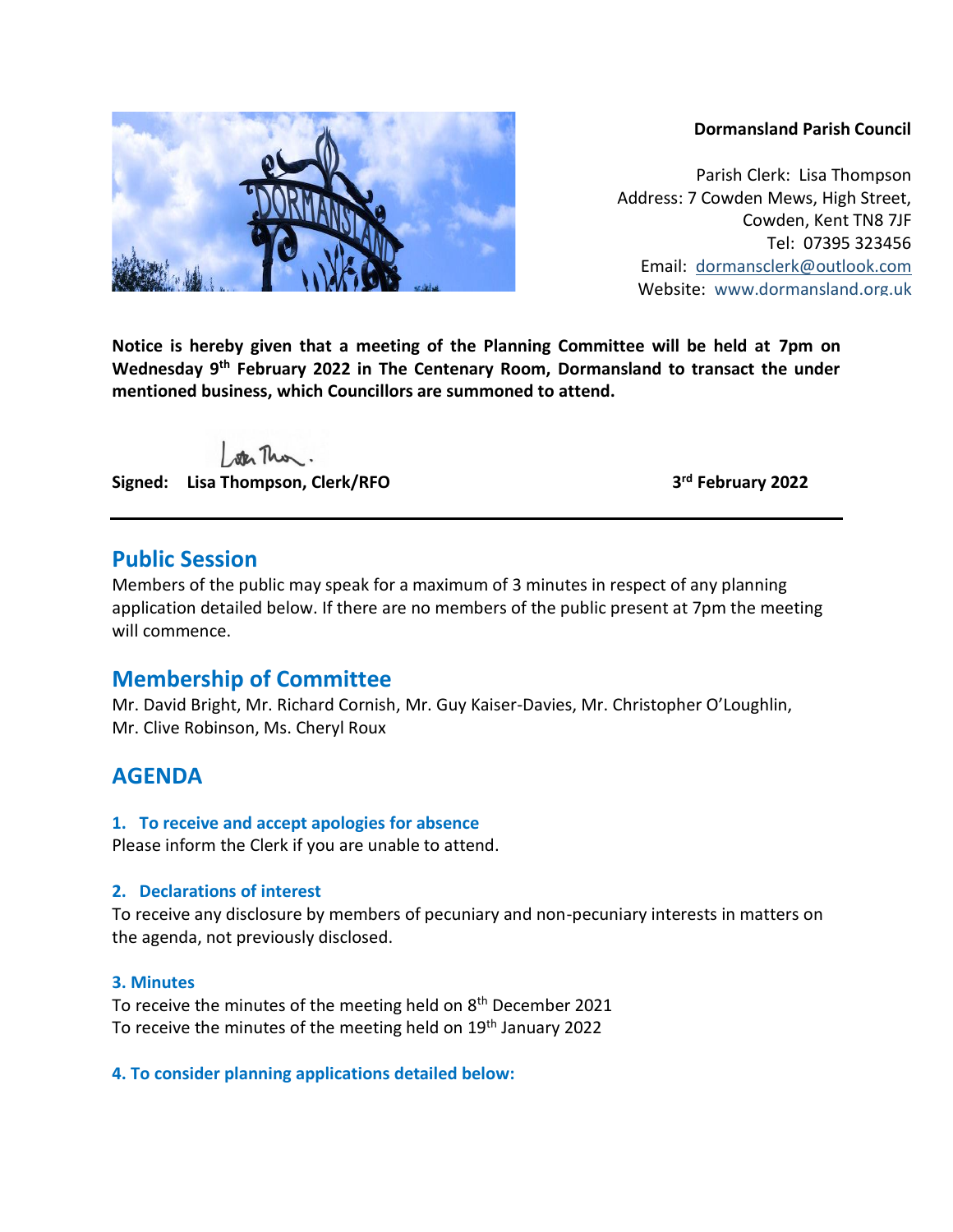### **2021/2199**

**Variation of Condition 2 (Approved Plans) attached to pp 2019/680 for "Two storey side extension, two storey front extension, first floor side extension. Demolition of porch, conversion of garage to habitable use and conversion of roof space to habitable use" enlargement of 2nd floor bathroom plus additional dormer window, Ground floor media room flat roof changed to pitched roof. Kitchen and living spaces switched.** Lindley, West Hill, Dormans Park, East Grinstead, Surrey, RH19 2<sup>ND</sup> (Deborah Soulsby)

## **2022/102/TPO**

**T19) - Magnolia trees - Trim/shape leaving a residual crown of 9.8m and branch length of 4.2m. (Please refer to photos included with the application.)** 

**T20) - Magnolia trees - Trim/shape leaving a residual crown of 9.8m and branch length of 4.2m. (Please refer to photos included with the application.)**

5 Kinnibrugh Drive, Dormansland, Lingfield, Surrey, RH7 6QF (Alastair Durkin)

## **2021/2227**

**Erection of rear ground extension. Erection of ground side extension to form Garage & Swimming Pool. Erection of upper floor side extension. Changes to fenestration.** Park Hill, Furzefield Chase, Dormans Park, East Grinstead, Surrey, RH19 2LU (Deborah Soulsby)

## **2022/125/TPO**

**Please refer to details of tree work and photographs document.** 

- **A) - Hawthorn - Remove branches over footpath (FP)**
- **B) - Crack Willow - Remove.**
- **C) - Hawthorn - appx. 67m from WBR, remove over hanging branches FP**
- **D) - Hawthorn - appx 68m from WBR, remove overhanging branches FP**
- **E) - Hawthorn - appx 69m from WBR, remove overhanging branches FP**
- **F) - Hawthorn - appx 70m from WBR, remove overhanging branches FP**
- **G) - Hawthorn - appx 91m from WBR, remove overhanging branches FP**
- **H) - Hawthorn - appx 92m from WBR, remove overhanging branches FP**
- **I) - Hawthorn- appx 93m from WBR, remove overhanging branches FP**
- **J) - Crack Willow - appx 105m from WBR, remove overhanging branches FP**
- **K) - Crack Willow - appx 113m from WBR, remove overhanging branches FP**
- **L) - Crack Willow - appx 119m from WBR, remove overhanging branches FP**

**M) - Crack Willow - appx 130m from WBR, snapped bough, remove overhanging dangerous branches FP** 

- **N) - Crack Willow - appx 133m from WBR, Stooled, dangerous overhanging branches FP**
- **O) - Crack Willow - appx 134m from WBR, remove overhanging branches FP**
- **P) - Crack Willow - appx 141m from WBR, remove overhanging branches FP**
- **Q\_ - Crack Willow - appx 147m from WBR, remove overhanging branches FP**
- **R) - Hawthorn - appx 148m from WBR, remove overhanging branches FP**
- **S) - Crack Willow - appx 149m from WBR, Stool, broken dangerous overhanging FP**
- **T) - Crack Willow - appx 150m from WBR, Stool, broken dangerous overhanging FP**
- **U) - Crack Willow - appx 153m from WBR, remove dangerous branches & overhanging FP**